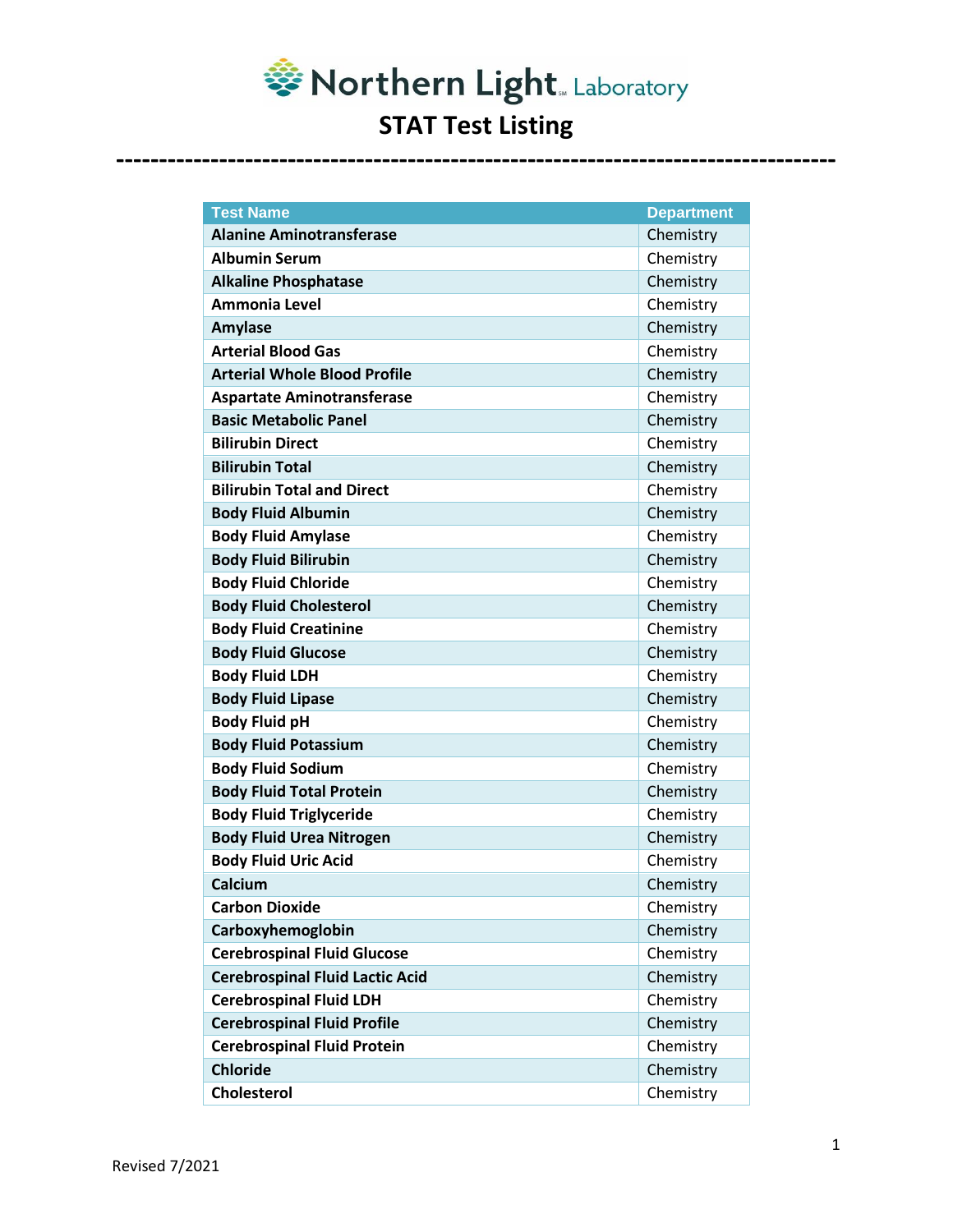Northern Light. Laboratory **STAT Test Listing** 

| <b>CKMB Percutaneous Intervention #1</b>       | Chemistry |
|------------------------------------------------|-----------|
| <b>CKMB Percutaneous Intervention #2</b>       | Chemistry |
| <b>Comprehensive Metabolic Panel</b>           | Chemistry |
| <b>Cooximeter Profile</b>                      | Chemistry |
| <b>CPK Total</b>                               | Chemistry |
| <b>C-Reactive Protein</b>                      | Chemistry |
| <b>Creatinine Serum</b>                        | Chemistry |
| <b>Direct LDL (Low Density Lipoprotein)</b>    | Chemistry |
| <b>Electrolyte Panel</b>                       | Chemistry |
| <b>Estradiol Level</b>                         | Chemistry |
| <b>Ferritin</b>                                | Chemistry |
| <b>Fetal Fibronectin</b>                       | Chemistry |
| <b>Free Thyroxine (T4)</b>                     | Chemistry |
| <b>Gamma Glutamyl Transferase</b>              | Chemistry |
| Glucose                                        | Chemistry |
| <b>HCG (Tumor Marker)</b>                      | Chemistry |
| <b>HDL Cholesterol</b>                         | Chemistry |
| <b>Hepatic Function Panel</b>                  | Chemistry |
| <b>Human Chorionic Gonadotropin</b>            | Chemistry |
| <b>Ionized Calcium</b>                         | Chemistry |
| <b>Iron and Iron Binding</b>                   | Chemistry |
| <b>Iron Level</b>                              | Chemistry |
| Lactate                                        | Chemistry |
| Lactate Dehydrogenase                          | Chemistry |
| Lipase                                         | Chemistry |
| <b>Magnesium Level</b>                         | Chemistry |
| <b>Measured Oxygen Saturation</b>              | Chemistry |
| Methemoglobin                                  | Chemistry |
| <b>Osmolality Serum</b>                        | Chemistry |
| <b>Osmolality Urine</b>                        | Chemistry |
| <b>Parathyroid Hormone Intact With Calcium</b> | Chemistry |
| Parathyroid Hormone Intact Without Calcium     | Chemistry |
| <b>Phosphorus Serum</b>                        | Chemistry |
| <b>Potassium Level</b>                         | Chemistry |
| proBrain Natriuretic Peptide                   | Chemistry |
| <b>Renal Dialysis Chemistry Panel</b>          | Chemistry |
| <b>Renal Function Panel</b>                    | Chemistry |
| <b>Sodium Level</b>                            | Chemistry |
| <b>Thyroid Stimulating Hormone</b>             | Chemistry |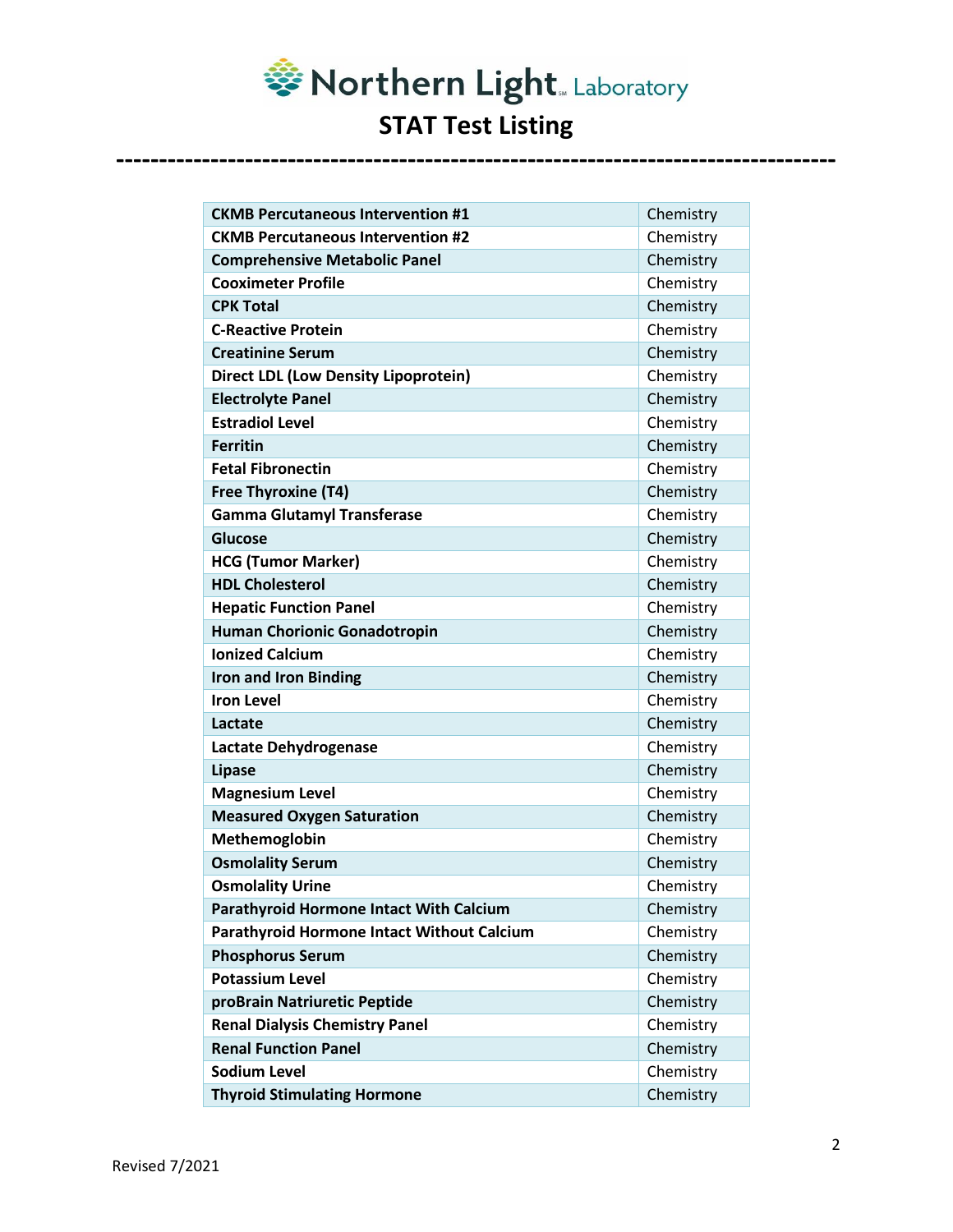Northern Light. Laboratory **STAT Test Listing** 

| <b>Thyroid Stimulating Hormone Reflex</b>                    | Chemistry   |
|--------------------------------------------------------------|-------------|
| <b>Total Protein</b>                                         | Chemistry   |
| <b>Triglyceride</b>                                          | Chemistry   |
| <b>Troponin T</b>                                            | Chemistry   |
| <b>Urea Nitrogen</b>                                         | Chemistry   |
| <b>Uric Acid</b>                                             | Chemistry   |
| <b>Urine Creatinine Random Collection</b>                    | Chemistry   |
| <b>Urine Protein Random Collection</b>                       | Chemistry   |
| <b>Venous Blood Gas</b>                                      | Chemistry   |
| <b>Venous Co-ox Profile</b>                                  | Chemistry   |
| <b>Venous Measured Oxygen Saturation</b>                     | Chemistry   |
| <b>Antithrombin III Assay</b>                                | Coagulation |
| Anti-Xa Assay for Rivaroxaban (Xarelto)                      | Coagulation |
| Anti-Xa Enoxaparin (LMWH) Assay                              | Coagulation |
| <b>Anti-Xa Heparin Assay</b>                                 | Coagulation |
| Arixtra Anti-Xa assay                                        | Coagulation |
| <b>D Dimer, Quantitative</b>                                 | Coagulation |
| <b>DIC Panel</b>                                             | Coagulation |
| <b>Factor 7 Assay</b>                                        | Coagulation |
| <b>Factor 8 Assay</b>                                        | Coagulation |
| <b>Factor 9 Assay</b>                                        | Coagulation |
| Fibrinogen                                                   | Coagulation |
| P2Y12 (Plavix) Inhibition                                    | Coagulation |
| <b>Partial Thromboplastin Time</b>                           | Coagulation |
| <b>Platelet Function Screen Reflex</b>                       | Coagulation |
| <b>Prothrombin Time/International Normalized Ratio (INR)</b> | Coagulation |
| <b>PTT Hepzyme Reflex</b>                                    | Coagulation |
| <b>Thrombin Time</b>                                         | Coagulation |
| <b>Body Fluid Cell Count</b>                                 | Hematology  |
| <b>Body Fluid Crystals</b>                                   | Hematology  |
| <b>Body Fluid Diff</b>                                       | Hematology  |
| <b>Body Fluid Hematocrit</b>                                 | Hematology  |
| <b>Body Fluid Specific Gravity</b>                           | Hematology  |
| <b>Cerebrospinal Fluid Cell Count</b>                        | Hematology  |
| <b>Cerebrospinal Fluid Differential</b>                      | Hematology  |
| <b>Complete Blood Count with Differential</b>                | Hematology  |
| <b>Covid Flu (EMMC Only)</b>                                 | Hematology  |
| <b>Differential</b>                                          | Hematology  |
| <b>Eosinophil Count Absolute</b>                             | Hematology  |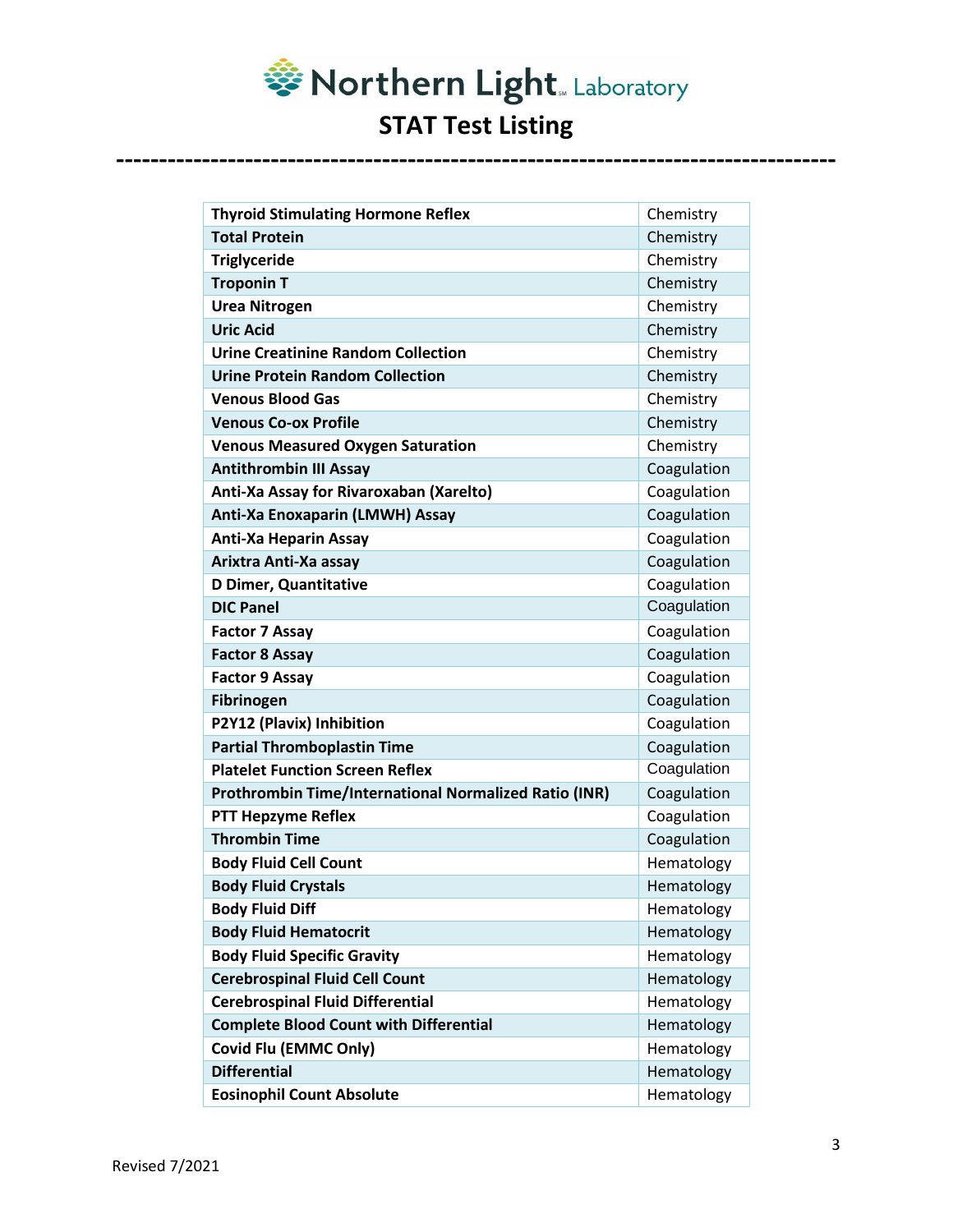Northern Light. Laboratory **STAT Test Listing** 

| <b>Fecal Leukocytes (WBC Smear)</b>                        | Hematology   |
|------------------------------------------------------------|--------------|
| <b>Hematocrit</b>                                          | Hematology   |
| Hemoglobin                                                 | Hematology   |
| <b>Hemoglobin and Hematocrit</b>                           | Hematology   |
| <b>Hemogram (CBC without Differential)</b>                 | Hematology   |
| <b>Immature Granulocyte Index (EMMC NICU/Nursery Only)</b> | Hematology   |
| <b>Infectious Mononucleosis</b>                            | Hematology   |
| <b>Occult Blood Gastric Fluid</b>                          | Hematology   |
| <b>Occult Blood Stool, Immunochemical</b>                  | Hematology   |
| <b>Occult Blood Stool</b>                                  | Hematology   |
| <b>Platelet Count</b>                                      | Hematology   |
| <b>Pregnancy Test Serum Qualitative</b>                    | Hematology   |
| <b>Pregnancy Test Urine</b>                                | Hematology   |
| <b>Reducing Substance Urine</b>                            | Hematology   |
| <b>Reticulocyte Count</b>                                  | Hematology   |
| <b>Sedimentation Rate</b>                                  | Hematology   |
| <b>Stool for Reducing Substances</b>                       | Hematology   |
| <b>Urinalysis</b>                                          | Hematology   |
| <b>Urinalysis Dipstick</b>                                 | Hematology   |
| <b>Urinalysis Microscopic</b>                              | Hematology   |
| <b>Urinalysis Reflex Testing</b>                           | Hematology   |
| Urine pH                                                   | Hematology   |
| <b>Urine Specific Gravity</b>                              | Hematology   |
| <b>White Blood Cell Count</b>                              | Hematology   |
| <b>Aerobic Culture - Gram Stain performed STAT</b>         | Microbiology |
| <b>Anaerobic Culture - Gram Stain performed STAT</b>       | Microbiology |
| <b>Blood Parasites (Malaria/Babesia)</b>                   | Microbiology |
| Cerebrospinal Fluid Culture - Gram Stain performed STAT    | Microbiology |
| <b>Cystic Fibrosis Culture - Gram Stain performed STAT</b> | Microbiology |
| <b>Gram Stain</b>                                          | Microbiology |
| <b>HIV Antibody Detection Rapid - Exposure Incidents</b>   | Microbiology |
| HIV Antibody Detection Rapid - Labor and Delivery          | Microbiology |
| Legionella pneumophila Antigen, Urine                      | Microbiology |
| Lower Respiratory Cultures - Gram Stain performed STAT     | Microbiology |
| Orthopedic Implant Culture - Gram Stain performed STAT     | Microbiology |
| <b>Throat - Rapid Group A Strep Screen</b>                 | Microbiology |
| <b>Acetaminophen Level</b>                                 | Toxicology   |
| Beta - Hydroxybutyrate                                     | Toxicology   |
| <b>Carbamazepine Level</b>                                 | Toxicology   |